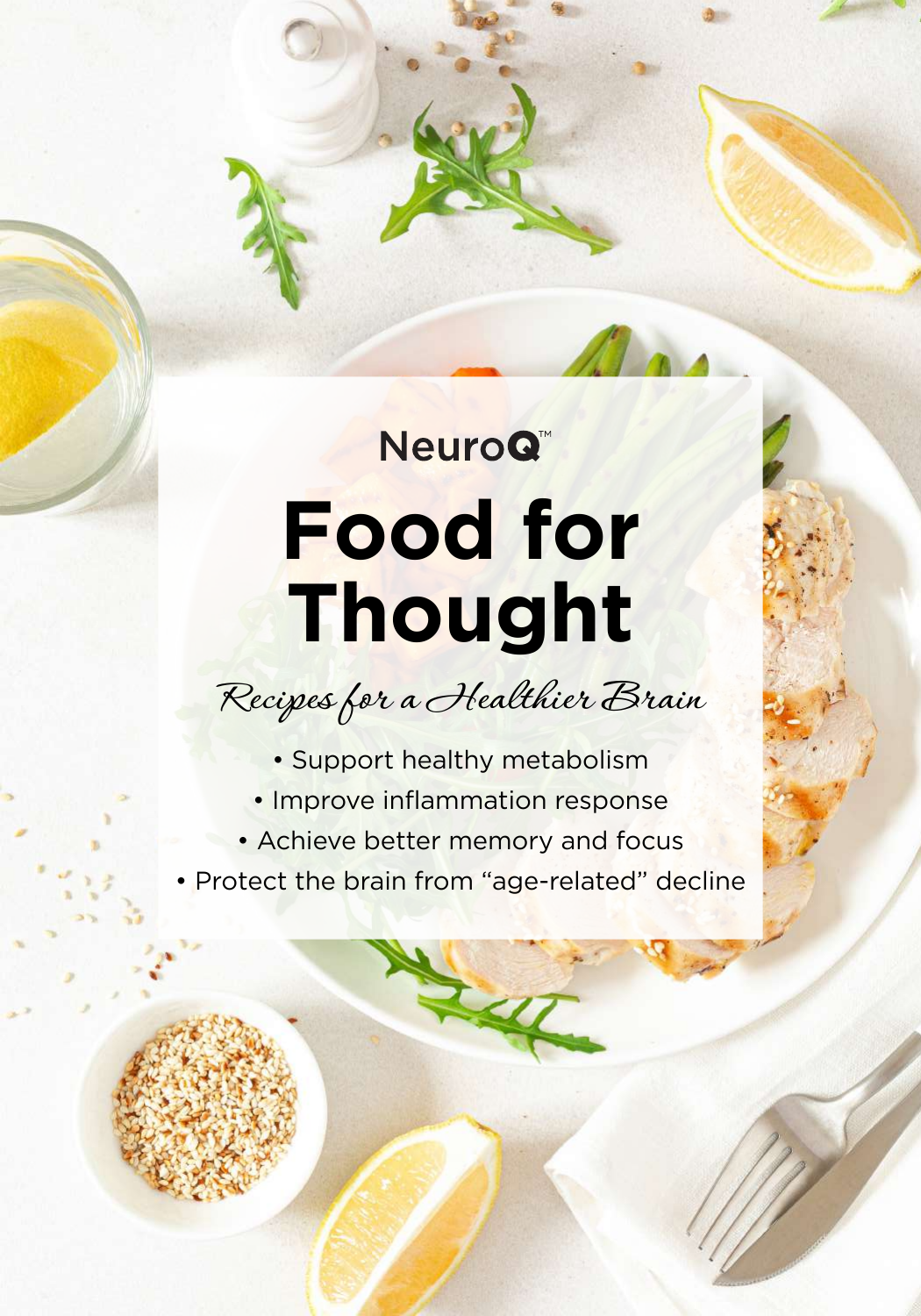Eating right doesn't have to be bland or boring and it certainly has a payoff. It can bring you many more years of mental clarity to enjoy!

We've put together a sampling of recipes to showcase how a brain-healthy lifestyle is not only achievable but enjoyable! So, break out of your comfort zone! You might be surprised at how easy and delicious these recipes are.

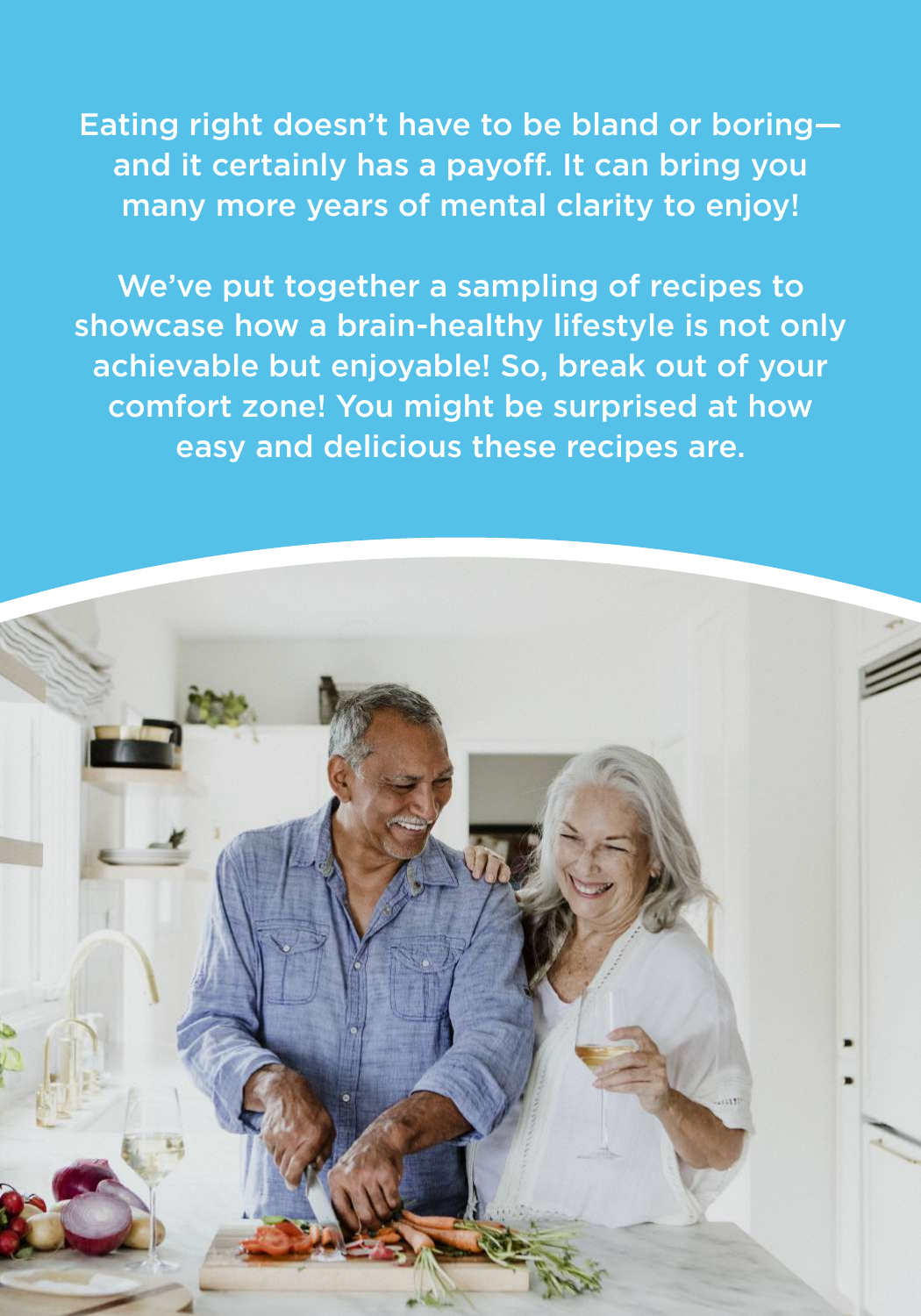





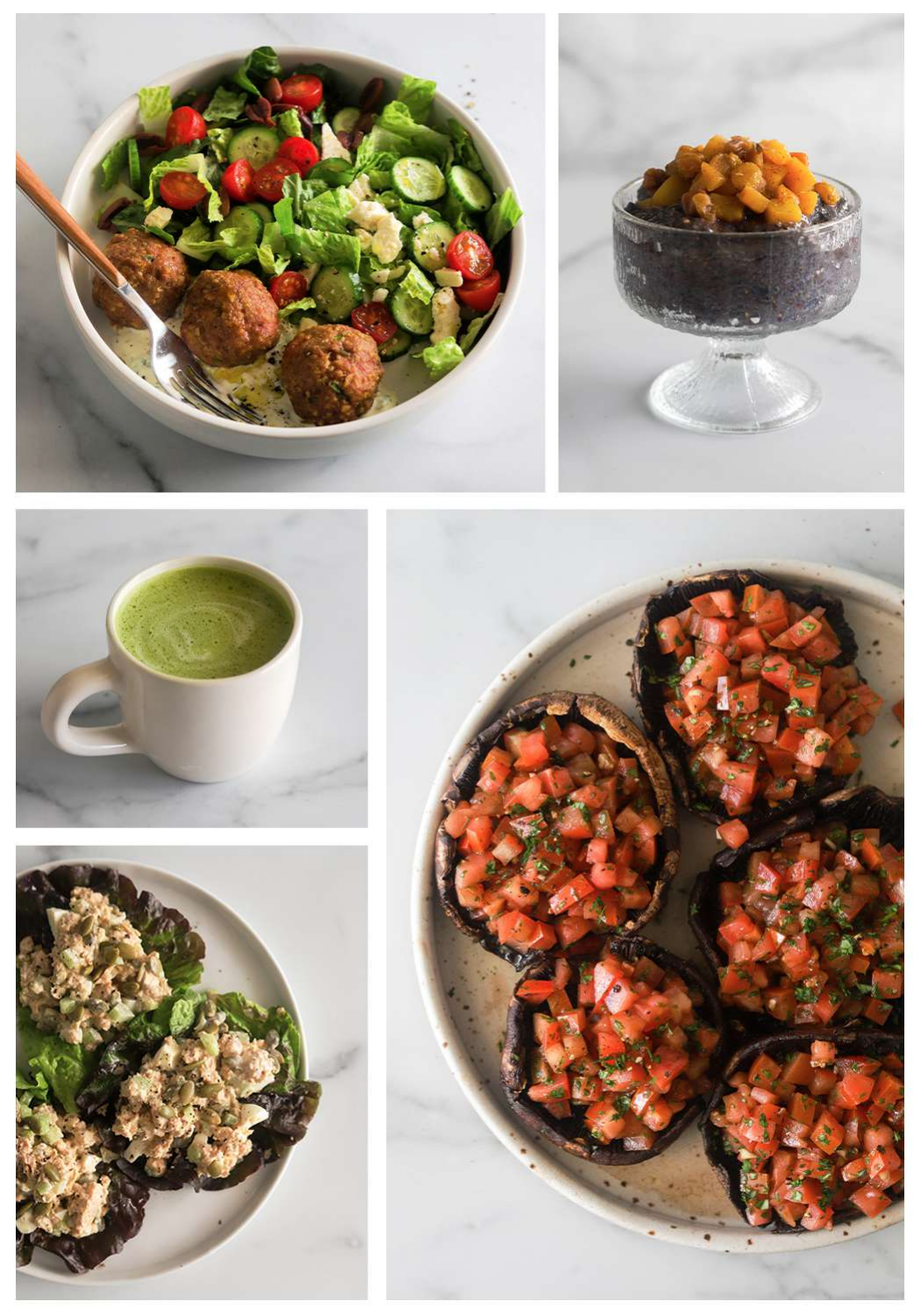## Blueberry Chia Pudding with Sweet Mango Compote

*Recipe by Julie Andrews*



#### **Blueberry Chia Pudding:**

¾ cup fresh or frozen blueberries 2 cups unsweetened almond milk 1–2 tsp. monk fruit extract 1 tsp. pure vanilla extract ½ tsp. ground cinnamon ⅔ cup chia seeds

#### **Mango Compote:** 2 medium mangos, peeled, cored, and diced (or 2 cups frozen diced mango) ¼ cup golden raisins Zest and juice of 1 medium lemon Zest and juice of 1 medium lime 3 tbsp. honey ½-inch piece fresh ginger, peeled and grated (optional) 2 tbsp. fresh mint sprigs (optional)

### **Nutrition Facts**

Servings 8

| <b>Amount Per Serving</b> |      |
|---------------------------|------|
| Calories 181              |      |
| % Daily Value*            |      |
| Total Fat 7g              | 10%  |
| Saturated Fat 1g          | 3%   |
| Monosaturated Fat Og      |      |
| Polyunsaturated Fat 4g    |      |
| Trans Fat Og              |      |
| Cholesterol Og            | 0%   |
| <b>Sodium</b> 50mg        | 2%   |
| Potassium 249mg           | 7%   |
| Total Carbohydrate 30g    | 10%  |
| Dietary Fiber 8g          | 32%  |
| <b>Sugars</b> 15g         |      |
| <b>Protein 4g</b>         | 8%   |
| Vitamin A                 | 12%  |
| Vitamin C                 | 33%  |
| Calcium                   | 132% |
| Iron                      | 4%   |

## **Instructions**

#### **For the Blueberry Chia Pudding:**

1. Place the blueberries in a mini blender or food processor and puree until chunky. If using frozen blueberries, let them thaw in the refrigerator before adding them to the blender or food processor.

2. Transfer the pureed blueberries to a medium mixing bowl. Whisk in the almond milk, honey, vanilla extract, cinnamon, and chia seeds.

3. Set aside for 10 minutes, then whisk again until the chia seeds are thoroughly mixed in. Place a lid on the bowl and refrigerate for at least 4 hours or overnight.

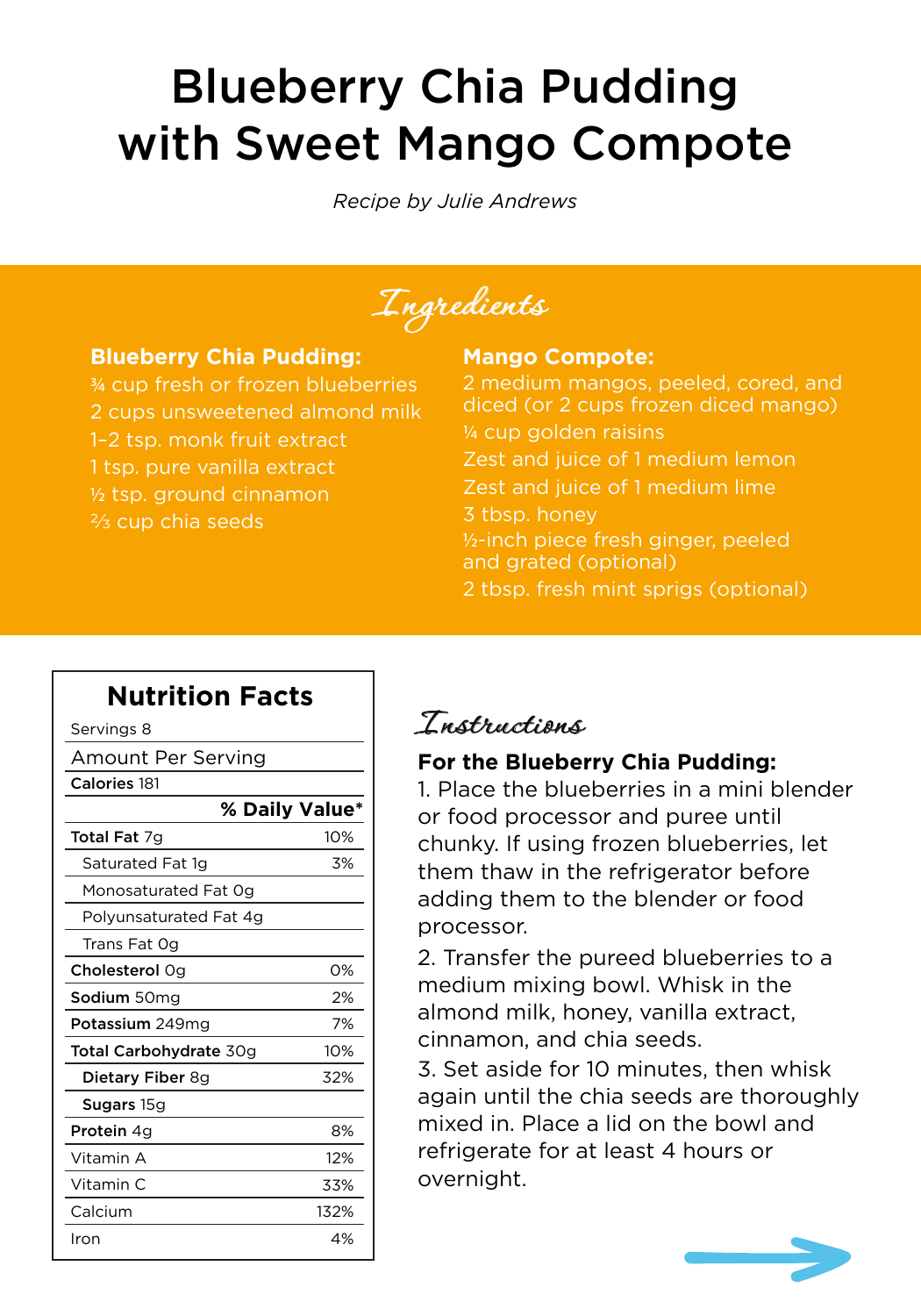#### **For the Mango Compote:**

1. Place the mangos, raisins, lemon zest and juice, lime zest and juice, honey, and ginger (if using) in a medium saucepan. Heat to medium and bring to a simmer, stirring regularly. Reduce the heat to a low simmer. Cook, stirring occasionally, until the mixture is thickened, about 15-20 min. Remove from the heat and let slightly cool. 2. Transfer the mango compote to an airtight container and refrigerate at least 4 hours or overnight.

#### **To make the Parfaits:**

1. Scoop the blueberry chia pudding into 4-oz jars or bowls, filling about ¾ of the way. Top each with about 2 tbsp. of mango compote and a few sprigs of fresh mint (if using).

2. Enjoy immediately or seal the jars and store the parfaits in the refrigerator for up to 3 days.



*Recipe Tip: To add even more blueberry flavor to the blueberry chia pudding, crush up* ¼ *cup of dried blueberries and stir it into the chia pudding.*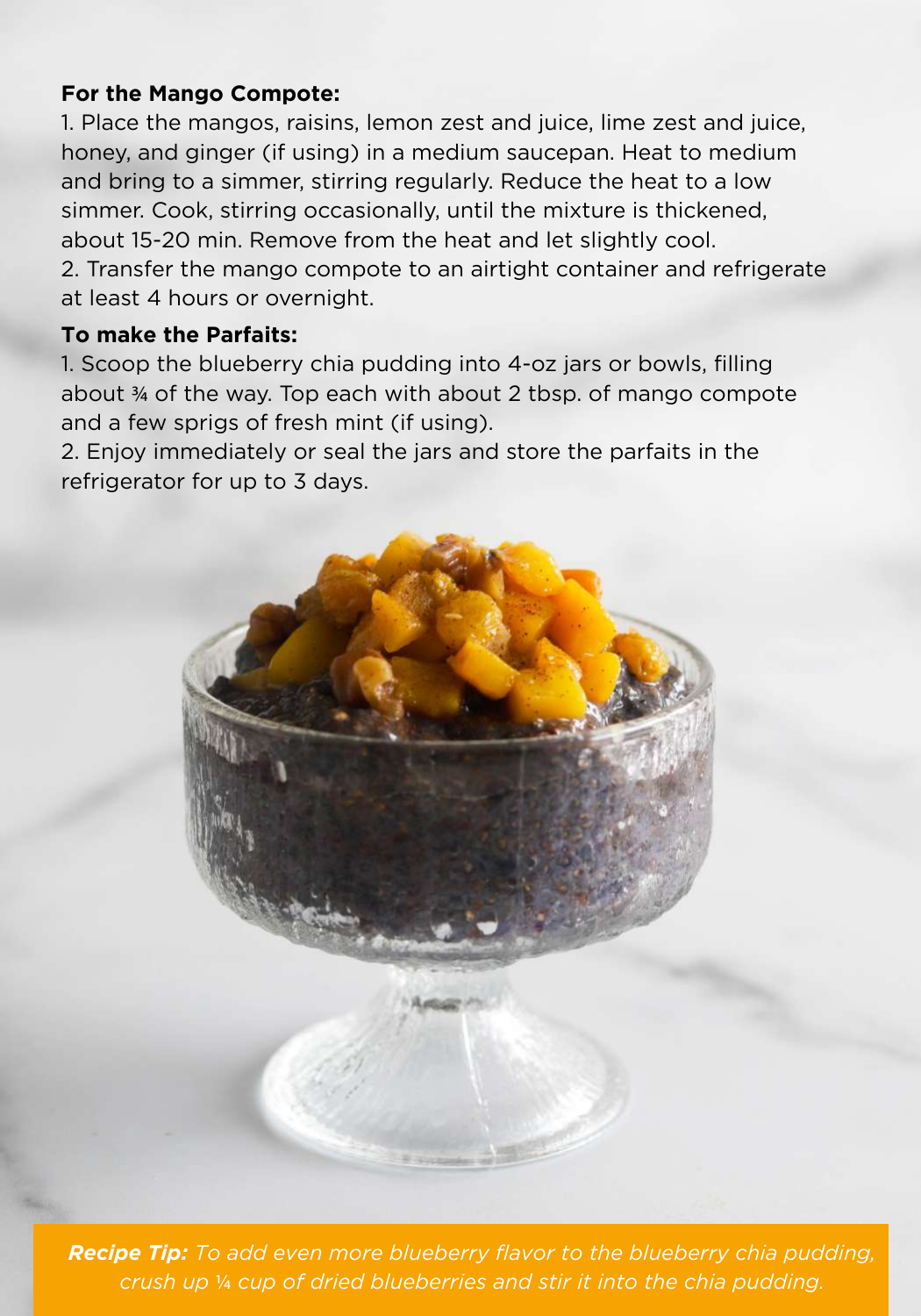## Chicken Kofta with Tzatziki and Greek Salad

*Recipe by Julie Andrews*

**Ingredients**

**For the meatballs:**

1-lb ground chicken or turkey ¼ medium yellow or white onion, peeled and minced ½ small jalapeño, seeded, stemmed, and minced (optional) 3 cloves garlic, peeled and minced ½-inch piece ginger, peeled and minced ½ cup Panko breadcrumbs 1 large egg 1 tbsp. extra-virgin olive oil (optional) ½ tbsp. garam masala 1 tsp. each curry powder and ground turmeric ¾ tsp. coarse salt ½ tsp. ground black pepper

#### **For the Tzatziki:**

½ cup plain Greek yogurt 3 tbsp. extra-virgin olive oil 1 tbsp. olive oil Mayonnaise (optional) Zest and juice of ½ medium lemon 1 clove garlic, peeled and minced 1 tsp. fresh dill, chopped ¼ tsp. each coarse salt and ground black pepper ½ English cucumber, skins on, grated

#### **For the Greek Salad:**

3 heads romaine lettuce, cored and chopped (about 6 cups) 1-pint cherry or grape tomatoes, halved ½ English cucumber, skins on, sliced ½ cup pitted kalamata olives ½ cup crumbled feta (optional) 2 tbsp. extra-virgin olive oil Zest and juice of ½ medium lemon ¼ tsp. each dried oregano leaves, salt, and pepper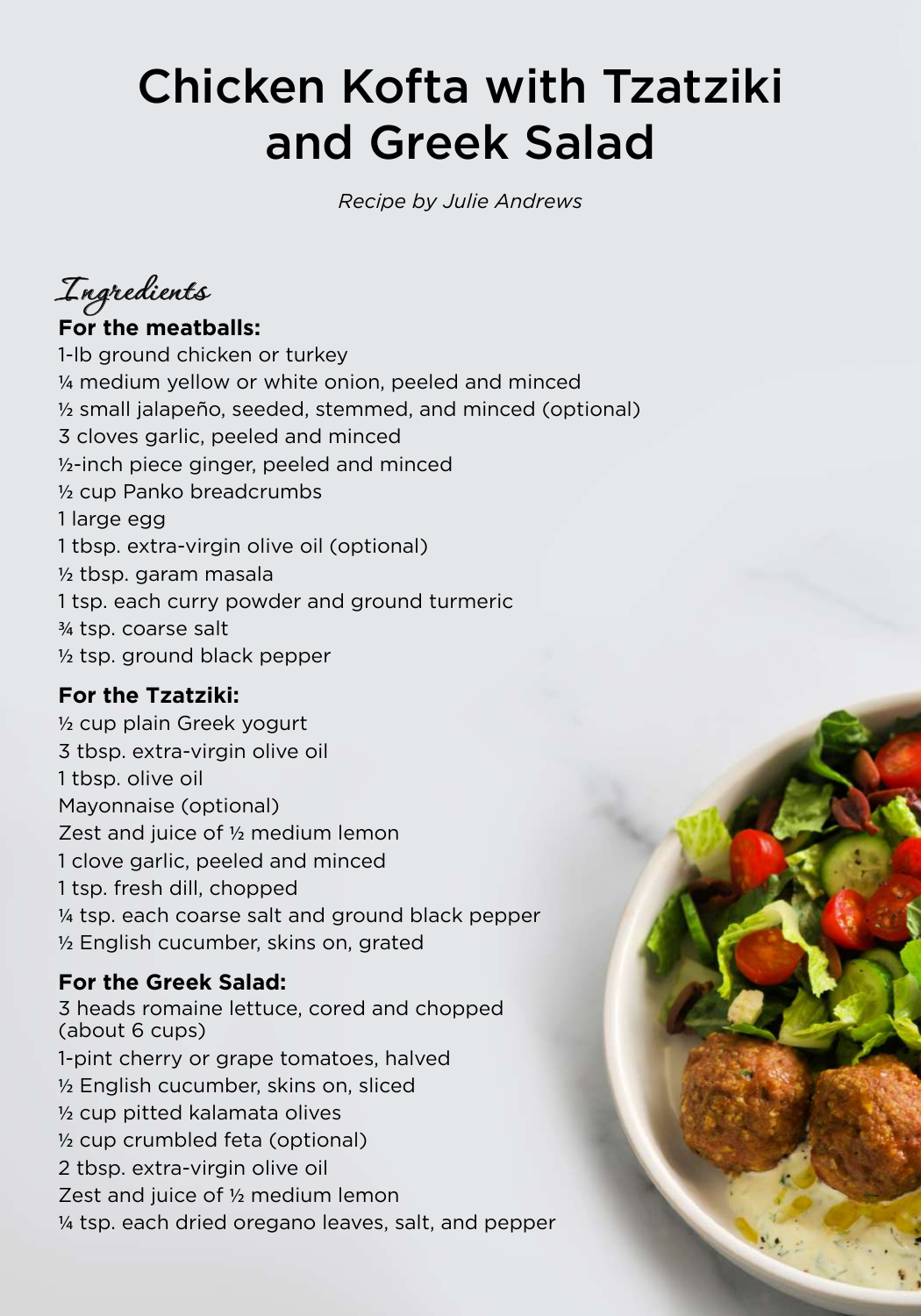### **Instructions For the Chicken Kofta:**

1. Preheat oven to 350°F. Line a baking sheet with a wire rack and coat the wire rack with cooking spray. Set aside.

2. In a large bowl, stir together the ground chicken or turkey, onion, jalapeño (if using), garlic, ginger, bread crumbs, egg, olive oil (if using), garam masala, curry powder, turmeric, salt, and pepper until thoroughly combined. 3. Form the meatball mixture into 2-inch balls. Line the meatballs 1-inch apart on the prepared wire rack. Bake 15-18 min or until the meatballs are set and the internal temperature reaches 165°F. Set aside until slightly cool.

#### **For the Tzatziki:**

1. In a bowl, whisk together the Greek yogurt, olive oil, mayonnaise (if using), lemon zest and juice, garlic, dill, salt, and pepper until combined. Fold in the grated cucumber. 2. Taste and adjust the seasoning, if necessary. Cover and refrigerate until ready to use.

## **Nutrition Facts**

| Servings 6                |                |
|---------------------------|----------------|
| <b>Amount Per Serving</b> |                |
| Calories 388              |                |
|                           | % Daily Value* |
| <b>Total Fat</b> 28g      | 43%            |
| Saturated Fat 4g          | 20%            |
| Monosaturated Fat 7g      |                |
| Polyunsaturated Fat 1g    |                |
| Trans Fat Og              |                |
| Cholesterol 58g           | 19%            |
| <b>Sodium</b> 637mg       | 47%            |
| <b>Potassium 358mg</b>    | 10%            |
| Total Carbohydrate 15g    | 5%             |
| Dietary Fiber 3g          | 9%             |
| <b>Sugars</b> 3g          |                |
| <b>Protein 19g</b>        | 39%            |
| Vitamin A                 | 166%           |
| Vitamin C                 | 39%            |
| Calcium                   | 24%            |
| Iron                      | 16%            |
|                           |                |

### **For the Greek Salad:**

1. In a serving bowl, layer the romaine lettuce, cherry or grape tomatoes, cucumbers, kalamata olives, and feta cheese (if using).

2. In a small bowl, whisk together the lemon zest, lemon juice, and olive oil. Whisk in the oregano, salt, and pepper until combined. Taste and adjust the seasoning, if necessary.

3. Pour the dressing over the salad ingredients and toss together.

#### **To Serve:**

Smear the tzatziki sauce in the corner of six plates. Use tongs to place 3 meatballs on top of the tzatziki sauce on each plate. Use tongs to scoop the Greek salad onto each plate. Serve immediately.

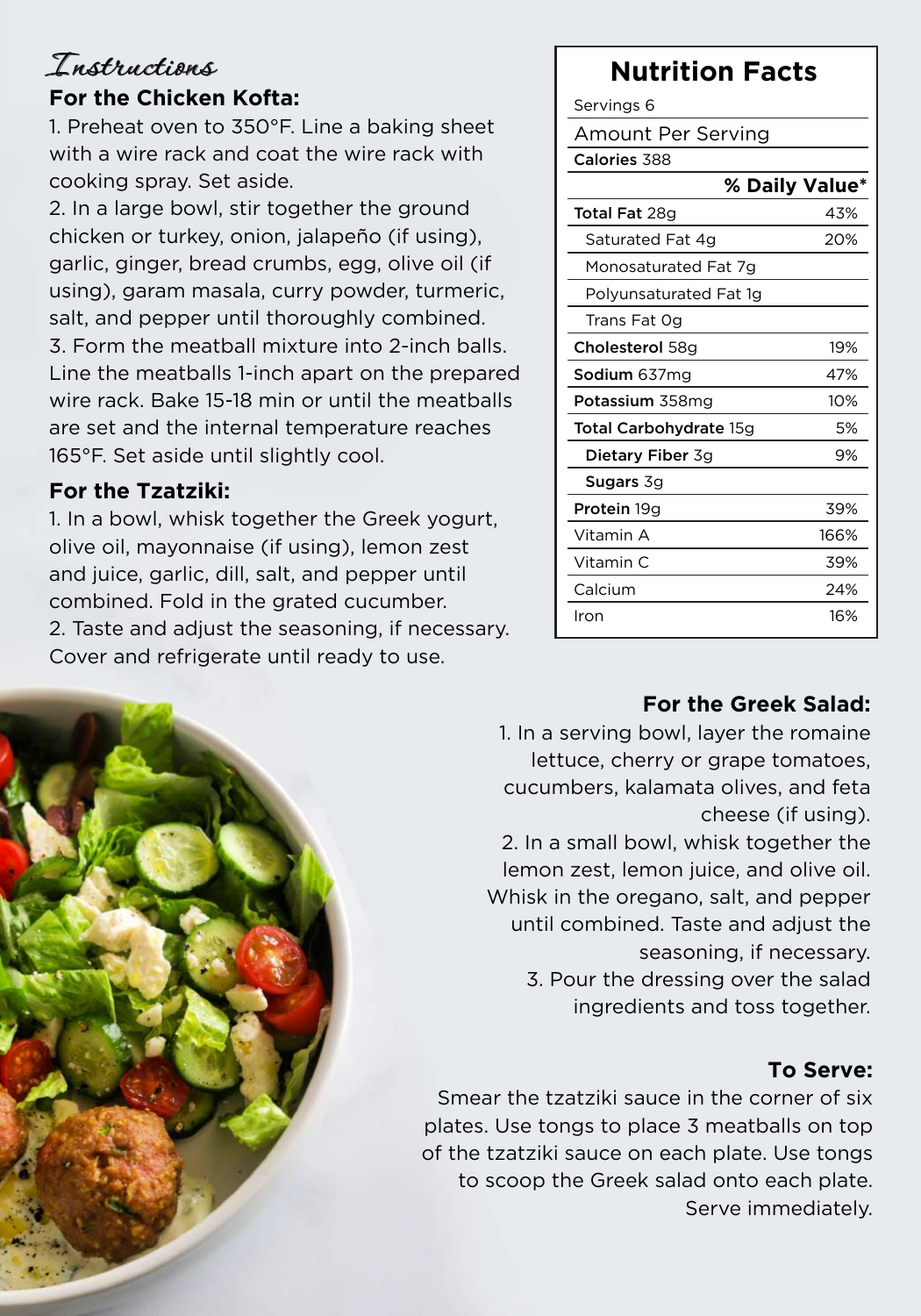## About Dr. Bredesen and the KetoFlex12/3 Diet

Neurologist Dr. Dale Bredesen is an internationally recognized expert in neurodegenerative diseases. Dr. Bredesen designed the PreCODE Protocol™, a multi-faceted, holistic, and functional program to enhance cognition and prevent cognitive decline.



The protocol includes KetoFLEX 12/3—nutritional guidelines designed to help reduce inflammation and promote brain function. Mixed with intermittent 12-hour fasting (including 3 hours before bed), this plant-rich, highly nutritive diet induces mild ketosis, a metabolic state created when consuming high-fat foods and low amounts of carbohydrates.

## **Why KetoFLEX 12/3?**

To put it simply, we just weren't evolved to live off the high-sugar diets that are so prevalent in our society today. The standard American diet truly wreaks havoc on our health through multiple mechanisms. By following KetoFLEX 12/3, and thus transitioning from a glucose-based metabolism to fat-based metabolism, you can experience the following benefits:

- Better sleep
- Improved brain function
- Reduced inflammation
- Less insulin resistance
- Protection against cardiovascular disease
- Balanced autophagy (the body's way of removing damaged cells)
- Prevention of "leaky gut," caused by inflammation and typically brought on by the consumption of excess sugar, gluten, or dairy



To learn more about Dr. Bredesen and KetoFLEX 12/3, visit apollohealthco.com.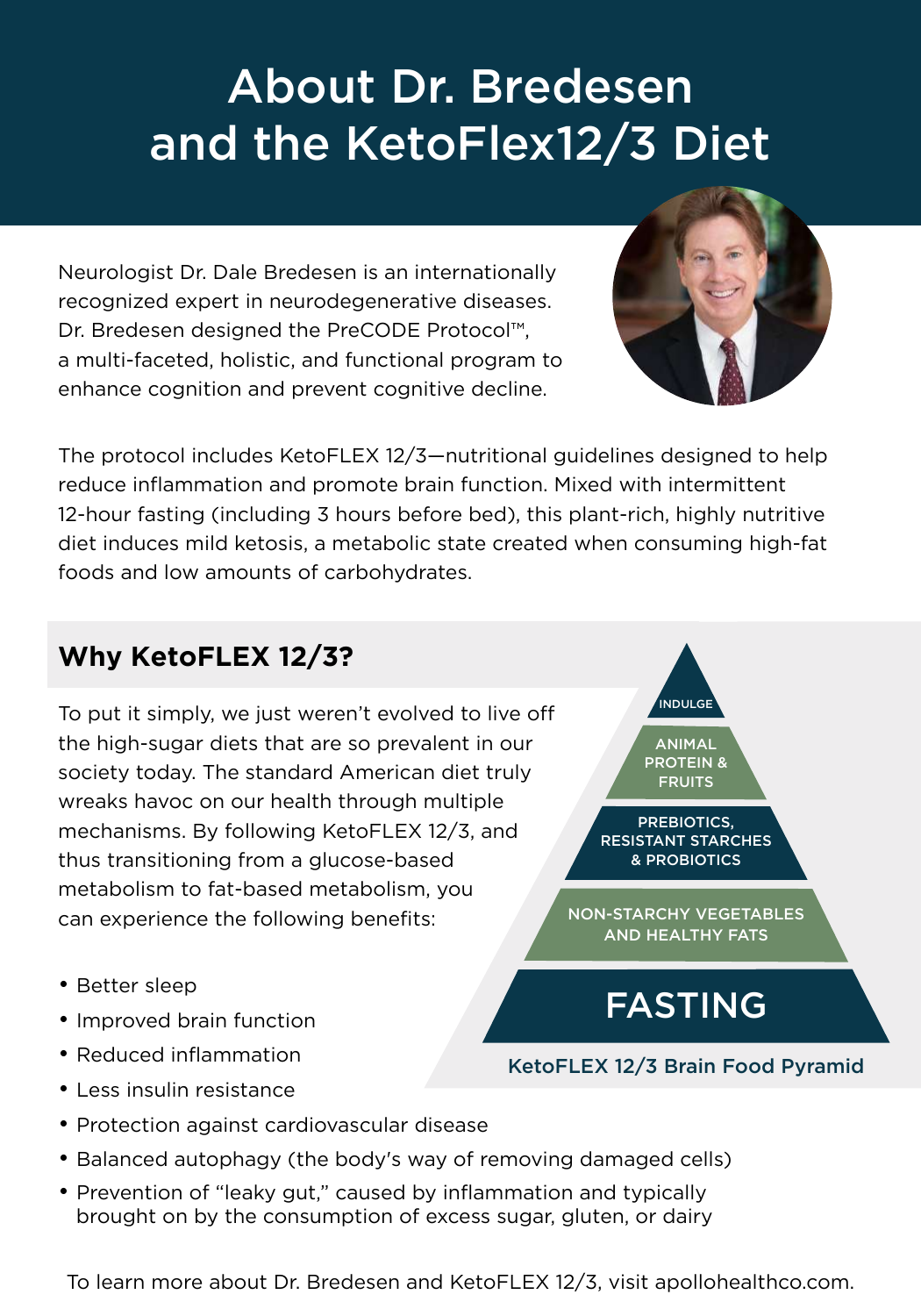## No Bread Bruschetta

### *Recipe from the PreCODE App by Apollo Health*

If you're looking for an impressive low-carb appetizer or just miss bruschetta, give this recipe a whirl. Something about the taste of tomatoes, fresh basil, and garlic mixed with olive oil is reminiscent of this recipe's home in Italy! After preparing your mushrooms, hold off on spooning in the tomato filling until you're ready to serve to prevent the mushroom from becoming soggy.

**Ingredients**

4–6 portobello mushrooms, washed, stems and gills removed 3 tsp. high polyphenol extra-virgin olive oil (EVOO) 8 Roma tomatoes, USDA Organic, diced 1/3 cup chopped fresh basil 2 cloves garlic, minced 1 Tbsp. balsamic vinegar Salt and pepper to taste

### **Nutrition Facts**

Servings 6

 $\overline{C}$ alories 78

Amount Per Serving

| ס כסווטופי                   |                |
|------------------------------|----------------|
|                              | % Daily Value* |
| <b>Total Fat 2g</b>          | 4%             |
| Saturated Fat Og             | 2%             |
| Monosaturated Fat 2g         |                |
| Polyunsaturated Fat Og       |                |
| Trans Fat Oq                 |                |
| Cholesterol Og               | 0%             |
| Sodium 34mg                  | 1%             |
| Potassium 800mg              | 23%            |
| <b>Total Carbohydrate 9g</b> | 3%             |
| Dietary Fiber 3g             | 13%            |
| <b>Sugars</b> 3g             |                |
| <b>Protein 7g</b>            | 15%            |
| Vitamin A                    | 1%             |
| Vitamin C                    | 5%             |
| Calcium                      | 2%             |
| Iron                         | 4%             |



## **Instructions**

1. Preheat the oven to 350°F.

2. Line mushrooms on a baking sheet.

Brush mushrooms with one teaspoon of EVOO.

3. Bake for 10–15 minutes or until tender.

4. In the meantime, prepare your bruschetta filling by mixing the diced tomatoes, basil, garlic, balsamic vinegar, and remaining 2 teaspoons of olive oil in a large bowl. Season to taste with salt + black pepper.

5. Once the mushrooms are ready, remove from the oven and let them cool.

6. When ready to eat, fill the baked mushrooms with the bruschetta filling. Serve immediately.

*Storage tip: Store the baked mushrooms and bruschetta filling separately in airtight containers in the refrigerator. Each will last up to 3 days.*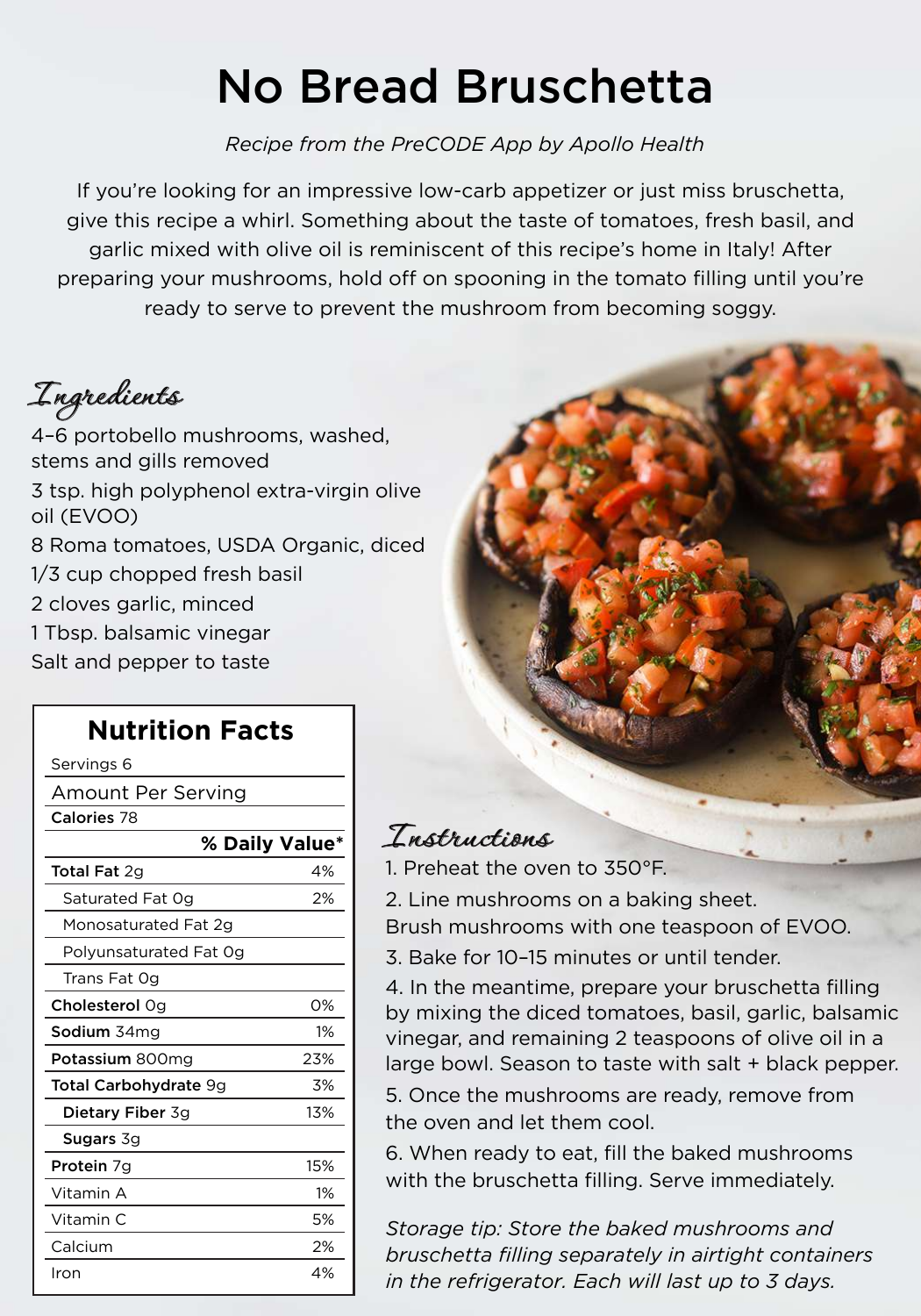## Stress-Reducing Matcha Latte

#### *Recipe by Sarah Burden*

 This tasty, creamy treat is packed with antioxidants and healthy fat. Since nearly all coffee is contaminated with aflatoxin, substituting green tea provides a double benefit for brain health—reducing exposure to that brain fog-inducing mold, and providing EGCG, an antioxidant tied to cellular health. Choose organic ingredients whenever possible to avoid exposure to pesticides.

**Ingredients**

1 tsp. green matcha powder 2 Tbsp. coconut cream (look for BPA-free cans) Monkfruit sweetener to taste\*\* 2 capsules of LifeSeasons' Anxie-T Stress Support formula\* Ground cinnamon, for serving

### **Instructions**

Boil 8 ounces of water and pour into a mug (to about half full). Add the matcha powder, coconut cream, monkfruit sweetener, and the contents of 2 capsules of Anxie-T. Blend or whisk until creamy and frothy. Fill the rest of the mug with hot water. Top with a sprinkle of cinnamon if you'd like—it's not only tasty but beneficial for maintaining healthy blood sugar.



| <b>Nutrition Facts</b>       |     |
|------------------------------|-----|
| Servings 1                   |     |
| <b>Amount Per Serving</b>    |     |
| Calories 58                  |     |
| % Daily Value*               |     |
| <b>Total Fat</b> 6g          | 9%  |
| Saturated Fat 5q             | 25% |
| Monosaturated Fat Og         |     |
| Polyunsaturated Fat Og       |     |
| Trans Fat Og                 |     |
| Cholesterol Og               | 0%  |
| <b>Sodium</b> 8mg            | 0%  |
| Potassium 3mg                | 0%  |
| <b>Total Carbohydrate 5g</b> | 2%  |
| Dietary Fiber Og             | 1%  |
| <b>Sugars Og</b>             |     |
| <b>Protein Og</b>            | 1%  |
| Vitamin A                    | 0%  |
| Vitamin C                    | 0%  |
| Calcium                      | 1%  |
| Iron                         | 0%  |

**LifeSeasons** 

*\*Anxie-T Stress Support formula can be purchased on LifeSeasons.com*

*\*\*Monkfruit sweetener is an all-natural, keto-friendly sweetener. It can be found at most health food stores and purchased online. If you don't have monkfruit sweetener, you can switch it out for stevia!*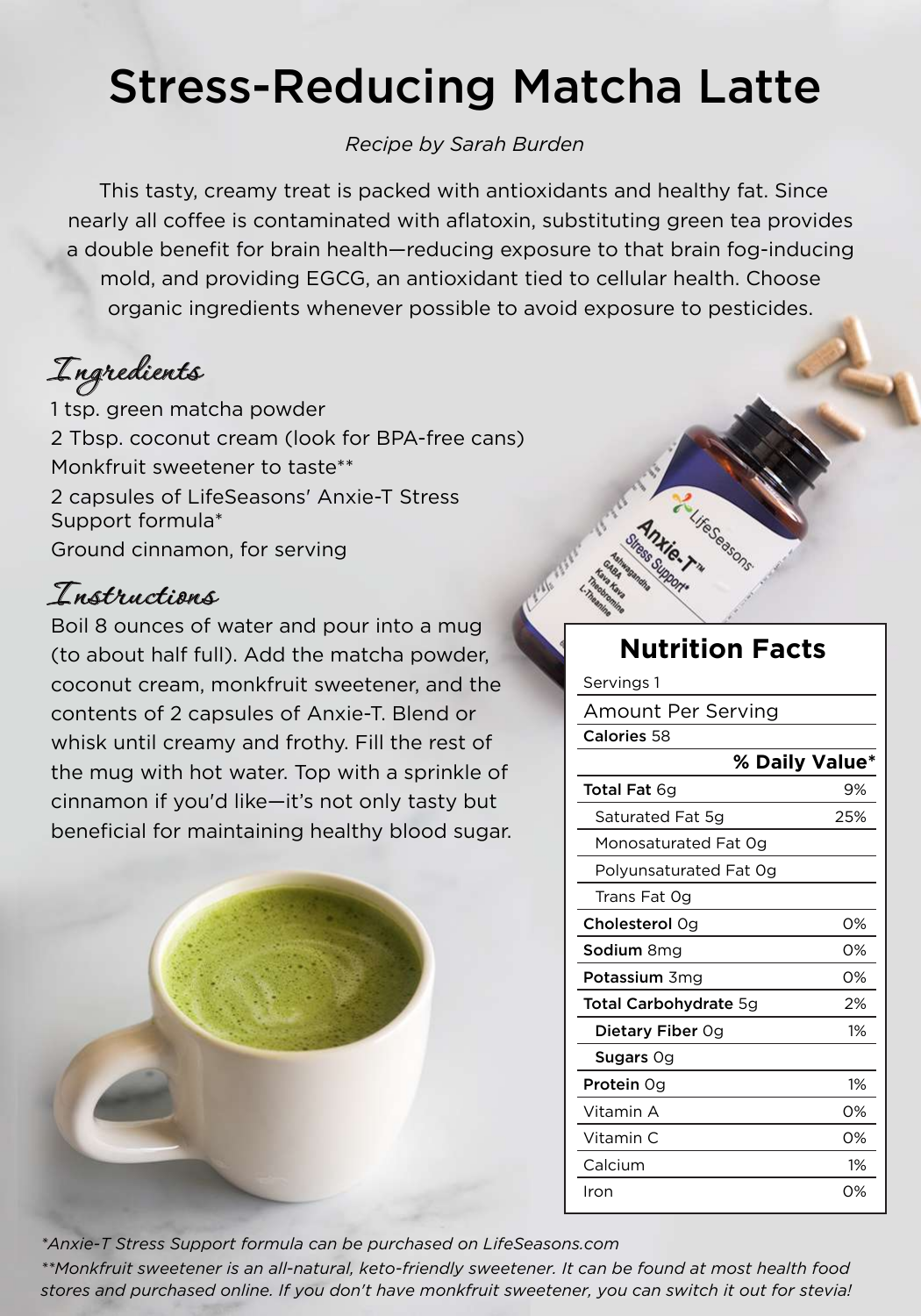## Almost-Tuna Salad Salmon

*Recipe by Sarah Burden*

Because tuna contains higher levels of mercury and is not recommended for frequent consumption, canned salmon makes an excellent substitution that reduces exposure to heavy metals and provides higher amounts of brain-nourishing omega-3 fats. Kids love this recipe, too!

**Ingredients**

2-oz pouched or canned salmon, wild-caught and BPA-free 1 large hard-boiled egg, shelled and chopped 1 Tbsp. of mayonnaise made with olive oil 1/4 cup chopped celery 1/4 cup raw sunflower seeds 1 tsp. Dijon mustard 1 Splash of white vinegar salt, to taste Chopped dill pickles, if desired Greens or veggies, for serving

### **Nutrition Facts**

| Servings 2                |     |
|---------------------------|-----|
| <b>Amount Per Serving</b> |     |
| Calories 336              |     |
| % Daily Value*            |     |
| <b>Total Fat</b> 16g      | 24% |
| Saturated Fat 3g          | 15% |
| Monosaturated Fat 3g      |     |
| Polyunsaturated Fat 7g    |     |
| Trans Fat Og              |     |
| Cholesterol 156g          | 52% |
| Sodium 326mg              | 14% |
| Potassium 67mg            | 2%  |
| Total Carbohydrate 4g     | 1%  |
| Dietary Fiber 2g          | 7%  |
| <b>Sugars</b> 1g          |     |
| <b>Protein</b> 43g        | 85% |
| Vitamin A                 | 43% |
| Vitamin C                 | 0%  |
| Calcium                   | 21% |
| Iron                      | 17% |
|                           |     |



## **Instructions**

1. Place all of the salmon salad ingredients in a glass bowl and stir to combine. Season with salt to taste and add chopped dill pickles, if desired.

2. Scoop the salmon salad into lettuce cups or serve over salad greens.

*Author's note: Endive makes a particularly good "boat" for this salad, and butter lettuce leaves are very good for wraps. This is also nice to scoop up with sliced cucumbers and jicama!*

*Storage tip: Store the salmon salad in an airtight container in the refrigerator up to 4 days.*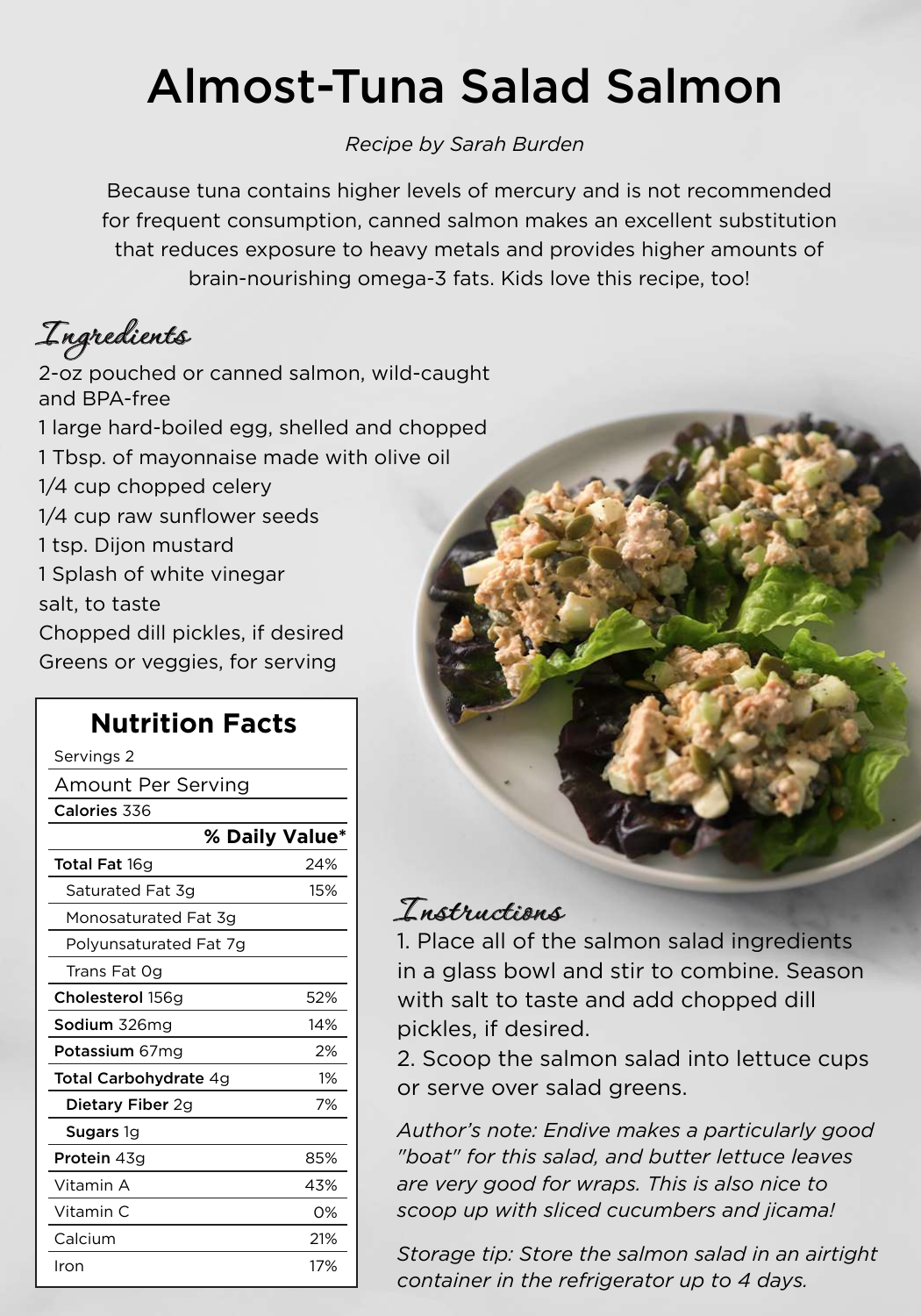# About Our Authors

## **Julie Andrews**

Julie Andrews, MS, RDN, CD is a registered dietitian nutritionist and trained chef with a master's degree in human nutrition. She is the creator and owner of The Healthy Epicurean, where she is a food and nutrition consultant, 4-time cookbook author, recipe developer, food photographer, and writer. Julie has authored two highly rated cookbooks on the MIND diet, The MIND Diet Plan and Cookbook and The Brain Health Cookbook. She also shares simple, wholesome and delicious recipes on her blog, www.thehealthyepicurean.com. Julie's greatest passion is helping others build confidence in the kitchen and inspiring them to cook for themselves, as she truly believes it's the ticketto better health and a more enjoyable life.

## **Sarah Burden**

Sarah Burden began working in the natural products industry in 2002. From the aisles of a downtown Chicago health food store to traveling the Midwest and then the country with several wonderful supplement companies, education has always been at the heart of her work. A passionate storyteller, her goal is to demystify the world of nutraceuticals to make them accessible to all so that people can lead happier, healthier lives.



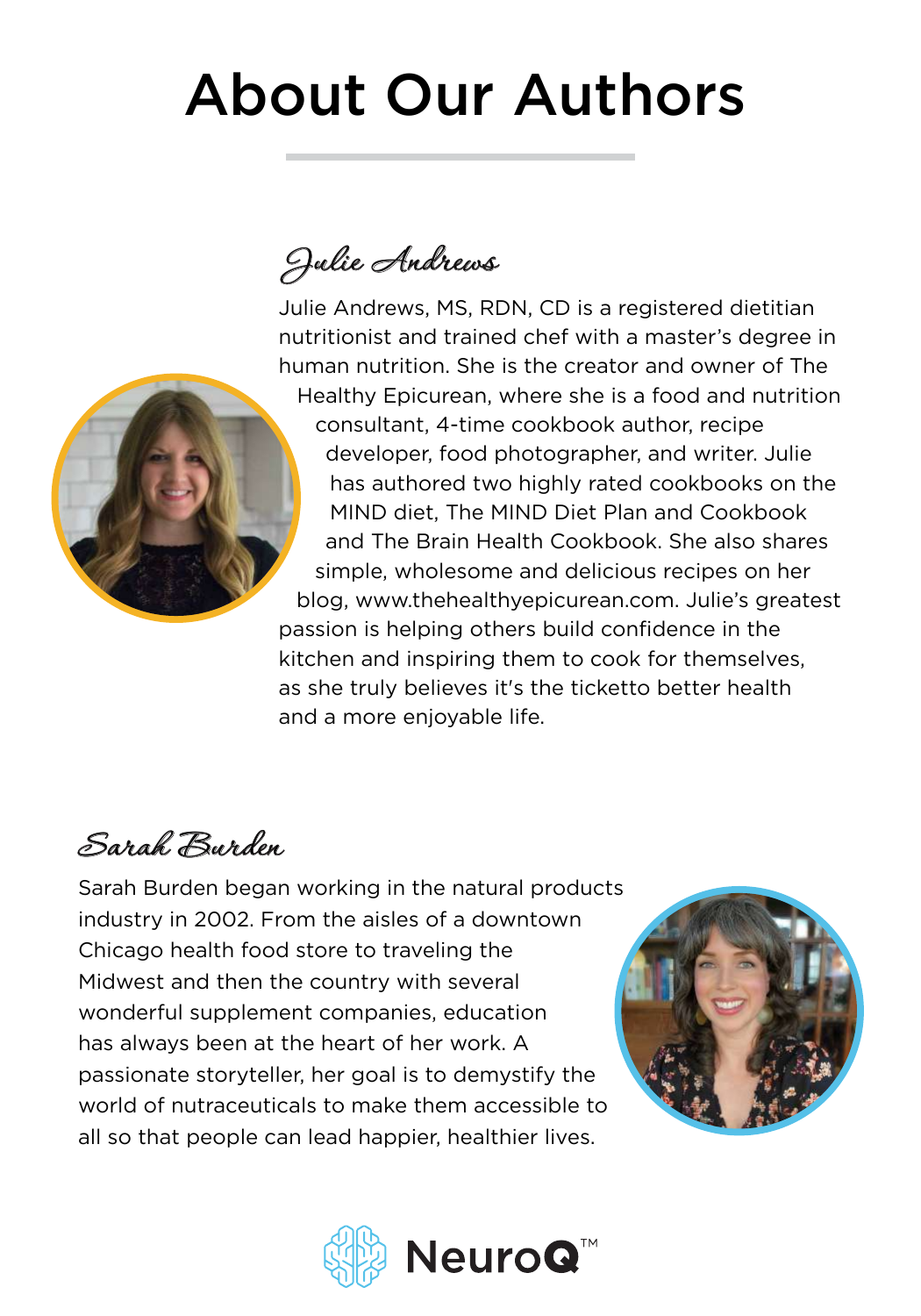## We hope this recipe guide has given you the motivation to start achieving a healthier lifestyle!

Eating right, sleeping well, reducing stress, and keeping our minds active can all keep our brains and bodies healthy for life. As you've likely heard before, prevention really is the best medicine.



If you're interested in incorporating KetoFLEX 12/3 into your life, try out some of these ingredients:

- Non-starchy vegetables, such as cruciferous vegetables (Brussels sprouts, broccoli, cauliflower) and leafy greens (spinach, kale, and arugula)
- Healthy fats, such as coconut oil or extra virgin olive oil
- Low-glycemic foods, such as leafy vegetables and whole grains, which cause a slower and lower rise in blood sugar
- Proteins rich in choline, such as eggs, liver, and grass-fed beef

• Wild-caught seafood, such as salmon, mackerel, anchovies, sardines, and herring

Want to learn more about what you can do now to improve your brain health? Visit our website, neuroq.com!